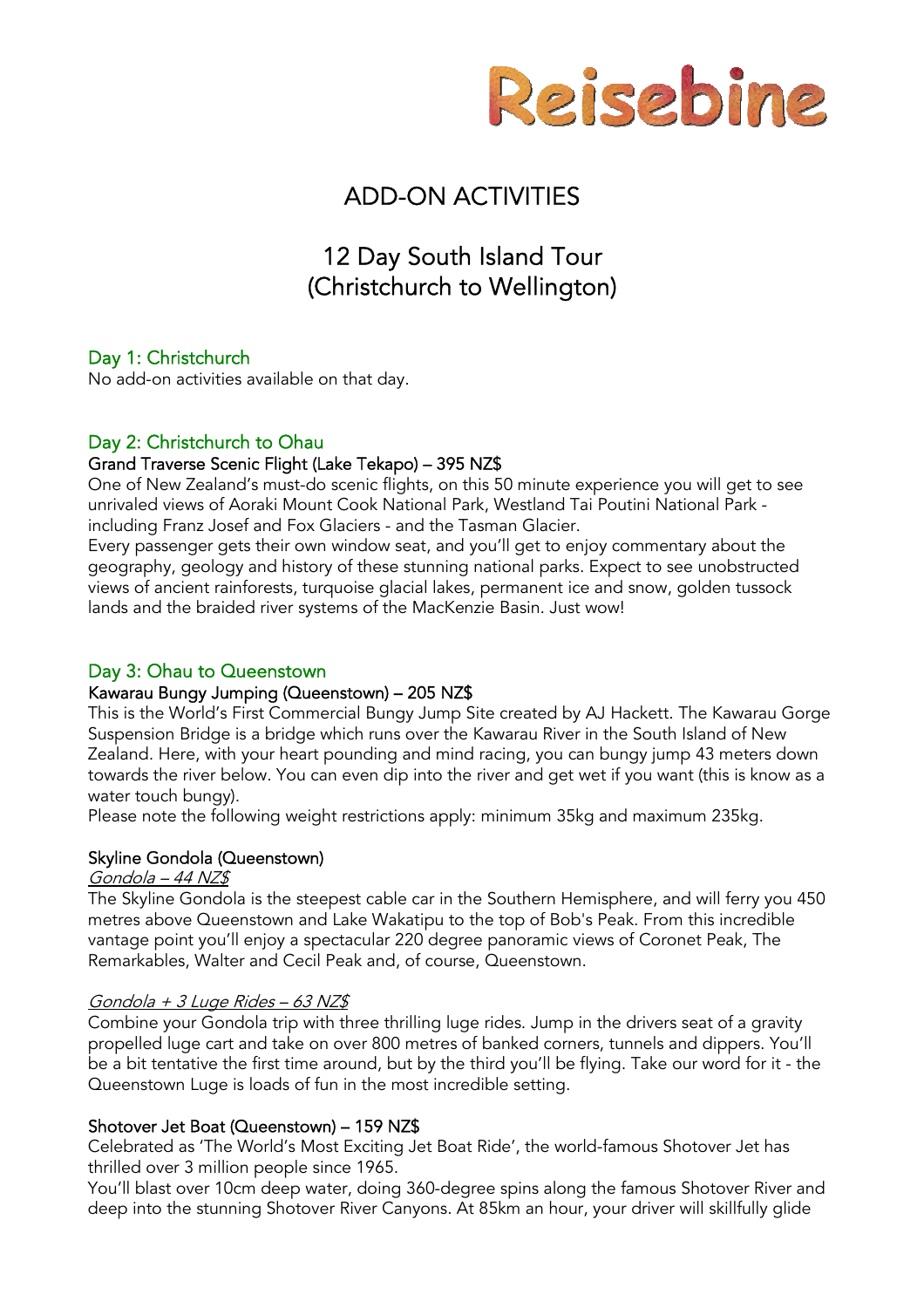the powerful boat past rocky cliffs, crags and boulders, and speed through the dramatic and narrow canyons.

Each ride lasts for about 25 minutes and lifejackets are provided.

# Walter Peak Dinner with TSS Earnslaw Cruise (Queenstown) – 153 NZ\$

Journey from Queenstown across picturesque Lake Wakatipu to Walter Peak Station aboard the TSS Earnslaw. This historic steamship, affectionately known as the Lady of the Lake, was launched in the same year as the Titanic and still graces the lake with her elegance.

Relaxing in the charming Colonel's Homestead Restaurant at the heart of the stately Walter Peak homestead, you'll enjoy a gourmet BBQ buffet dinner, including an array of local produce, from succulent meats to delicious vegetables and salads.

Walter Peak Station was taken over by the Mackenzies in the 1880's and the family were credited with developing many of the principles of successful high country farming during their 80 years working the property. After dinner, an entertaining demonstration will give you a glimpse of high country life, before a magical night-time cruise back to Queenstown.

# Day 4: Queenstown

# Milford Sound Flight Cruise Fly Package (Queenstown) – 520 NZ\$

Experience the world-famous Milford Sound from both the air and water on this 'fly cruise fly' halfday package. Starting with a scenic flight from Queenstown to Milford over the snow-capped Southern Alps, you can expect breathtaking panoramic views of lakes, rainforests, waterfalls and mountains. After landing at Milford board your boat for a leisurely 90 minute cruise of the full length of the Sound. After the cruise, your pilot will bring you back to the aircraft for your return flight to Queenstown along a different - but equally impressive - flight path.

# Milford Sound Nature Cruise (Queenstown) – 209 NZ\$

Travel from Queenstown via a luxury coach before enjoying a 2 hour boat cruise of this worldfamous natural phenomenon. As you cruise the length of the fiord, learn about the history of the region and benefit from the knowledge of your specialist nature guide. Experience the spray of a waterfall as you cruise close to sheer rock faces or watch out for dolphins, seals and in season, the rare Fiordland crested penguins.

What to bring

- Lunch
- Snacks
- Waterproof clothes

# Doubtful Sound Coach/Cruise

# Winter, May-September - 285 NZ\$

Travel to the heart of Fiordland National Park and take in the beauty and vastness of remote Doubtful Sound on a Wilderness Cruise. It will take your breath away as you experience its deep wilderness.

What's included

- A 3 hour cruise of Doubtful Sound, exploring beautiful waterways on our way to meet the Tasman Sea
- Commentary by knowledgeable onboard nature guide
- Wildlife viewing, including dolphins, fur seals and even occasionally penguins
- Start with a cruise across Lake Manapouri, followed by a coach trip over the epic Wilmot Pass through Fiordland's rainforest and into the Sound.

# Summer, October-April – 319 NZ\$

Travel to the heart of Fiordland National Park and take in the beauty and vastness of remote Doubtful Sound on a Wilderness Cruise. It will take your breath away as you experience its deep wilderness.

What's included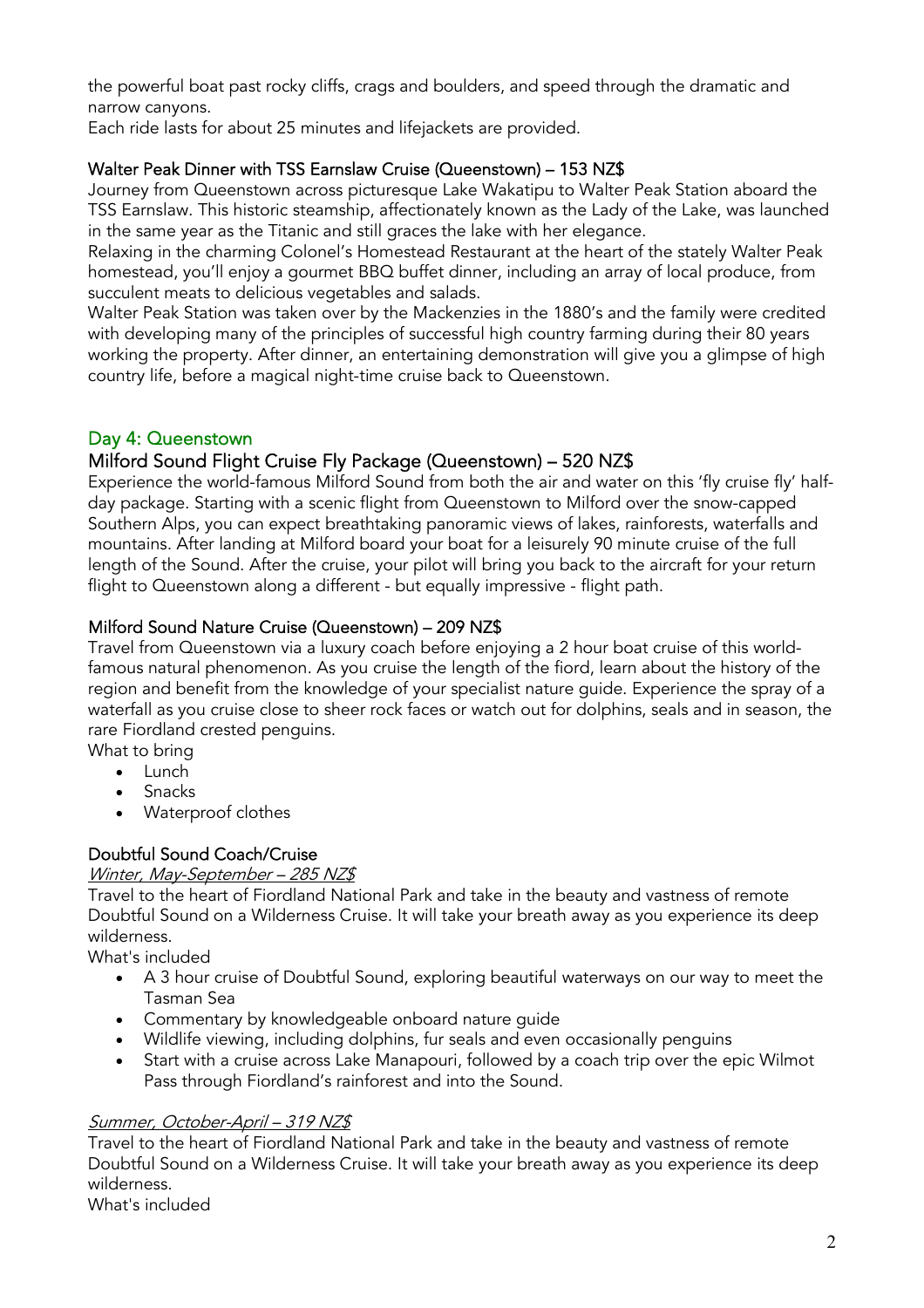- A 3 hour cruise of Doubtful Sound, exploring beautiful waterways on our way to meet the Tasman Sea
- Commentary by knowledgeable onboard nature guide
- Wildlife viewing, including dolphins, fur seals and even occasionally penguins
- Start with a cruise across Lake Manapouri, followed by a coach trip over the epic Wilmot Pass through Fiordland's rainforest and into the Sound.

# Shotover Jet Boat

See day 3.

# Lord of the Rings 4WD Tour (Queenstown) – 225 NZ\$

Discover some of New Zealand's most breathtaking Lord of the Rings filming locations on this 4 wheel drive (4WD) adventure experience.

Visit the filming locations of Minas Tirith, the Pillars of the Kings (Argonath), Gladden Fields, Misty Mountains, the Ford of Bruinen and more. Includes gold panning experience and light refreshments.

# Dart River Funyaks (Queenstown) – 399 NZ\$

Funyaks are inflatable kayaks and an amazing way to explore the Dart River. Your experience starts with an exhilarating jet boat ride up the Dart River into the world-renowned Mt Aspiring National Park. Then travel back downriver in your unique Funyak exploring pristine waters as they trickle from the Southern Alps to Lake Wakatipu, along with hidden streams, rock pools and dramatic chasms. Enjoy a gourmet buffet lunch before heading via 4 wheel drive coach to a number of Middle Earth locations featured in 'The Lord of the Rings' and 'The Hobbit'. Please bring:

Summer: Sunglasses, sun hat, sunscreen, Insect repellent, camera and warm outer layer. Winter: Wear thermals and warm clothing plus hat, gloves, woollen socks, windproof jacket, sunglasses, insect repellant and camera.

Year-round: Bring warm underwear or swimwear, a change of underwear and towel.

## Horse Trek - Lord of the Rings (Queenstown) – 195 NZ\$

Discover Mount Aspiring National Park and visit filming locations for Lord of the Rings, Narnia and Wolverine on this 90 minutes guided horse trek. Visit the ancient beech forest where Boromir was killed in Lord of the Rings - The Fellowship of the Ring, as you ride through this stunning World Heritage site located in New Zealand's Southern Alps.

Please bring: Long trousers, suitable sturdy footwear, sunglasses, sunscreen. During winter please bring warm layers including socks, gloves, scarf.

Suitable for beginner riders. Please note, there is a maximum weight restriction of 95kg for this activity.

This includes transport to and from Glenorchy from Queenstown.

## Skyline Gondola (Queenstown) – 44 NZ\$

See day 3

# Day 5: Queenstown to Wanaka

# Day 6: Wanaka Skydiving (Wanaka)

# 12,000 feet Tandem Skydive – 369 NZ\$

Skydiving is the ultimate adrenaline activity! Strap yourself to a beautiful stranger and fly up to 12,000ft before jumping out of the plane. Experience jaw-dropping views of Wanaka as you freefall through the air at 200 kilometres per hour towards the earth! No experience necessary your expert skydiving instructor will tell you everything you need to know.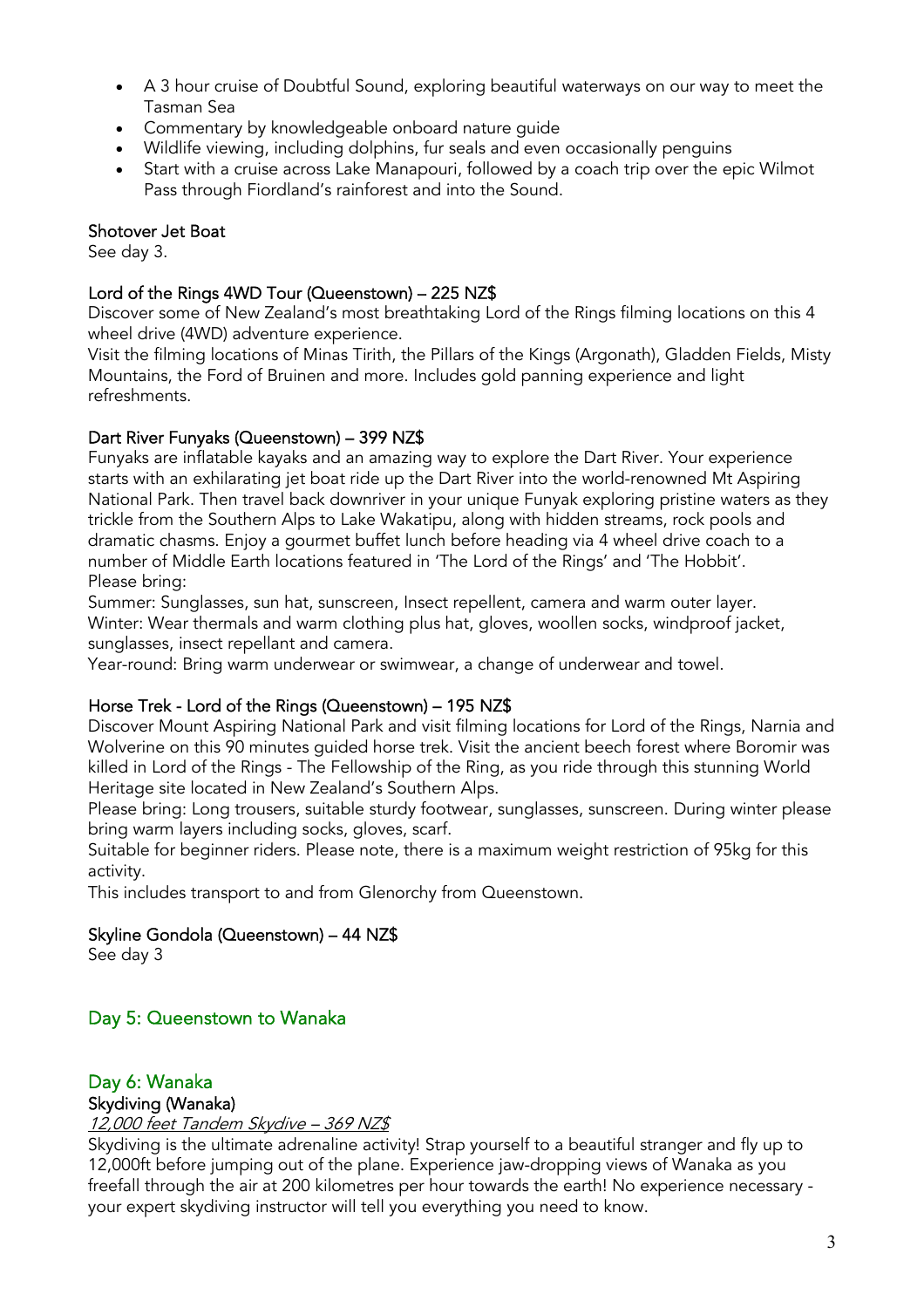Please note - weight restrictions apply: Maximum weight is 115kg (253lbs). All persons over 95kg are subject to Tandem Master assessment at the drop zone. Persons 95kg -104.9kg will incur a weight surcharge of \$50 and those 105kg-115kg a weight surcharge of \$75. The minimum weight is 30kg (66lbs) and all passengers must be big enough to fit safely into the harness. Weather: We do not jump if the weather is bad. If you are not able to skydive when you are booked we can re-book you later on during the day, or the next day depending on the weather and your schedule.

# 15,000 feet Tandem Skydive – 469 NZ\$

Strap yourself to a beautiful stranger and fly up to 15,000ft before jumping out of the plane. Please note - weight restrictions apply: Maximum weight is 115kg (253lbs). All persons over 95kg are subject to Tandem Master assessment at the drop zone. Persons 95kg -104.9kg will incur a weight surcharge of \$50 and those 105kg-115kg a weight surcharge of \$75. The minimum weight is 30kg (66lbs) and all passengers must be big enough to fit safely into the harness. Weather: We do not jump if the weather is bad. If you are not able to skydive when you are booked we can re-book you later on during the day, or the next day depending on the weather and your schedule.

# Mou Waho Sustainable Boat Trip (Wanaka) – 239 NZ\$

Enjoy a luxury boat cruise on Lake Wanaka to the remote Mou Waho Island nature reserve, home of the lake, on an island, in a lake! Mou Waho Island is a predator-free reserve with a natural glacial-formed lake at its summit. On Mou Waho you can see the rare flightless Buff Weka (extinct on New Zealand's mainland since 1920) and the Mountain Stone Weta.

A one hour guided bush walk is included taking you up to the lake right on top of the island and panoramic views of majestic mountain and lake scenery. This is rated as one of the top activities in Wanaka and not to be missed.

Includes morning or afternoon tea.

# Waterfall Climbing (Wananka) – 199 NZ\$

Experience the adventure of Via Ferrata ("Iron-Roads" in Italian). This thrilling yet safe method of climbing has been used in Europe for hundreds of years and was used extensively in WW1 to transport troops across high mountain passes. Climbers secure themselves to the cable and climb using iron rungs, ladders and bridges, and even if you've never climbed before you'll soon be traversing near vertical terrain with relative ease!

On this approximately 3hr climbing experience you'll venture into the heart of a towering waterfall, cross three suspension bridges and discover hidden pools, before traversing back to the base along a picturesque trail.

Need to know

- Basic fitness required.
- Must be happy walking on uneven terrain for up to 2 hours.
- Snacks, and all climbing & safety equipment provided.

# Rob Ray Glacier Guided Walk (Wanaka) – 295 NZ\$

The Rob Roy Glacier in beautiful Mt Aspiring National Park is a sight to behold, and an example of mother nature at her most spectacular, with enormous chunks of ice often seen tumbling from the face of the glacier, filling the valley with a thunderous roar.

Your day begins with a scenic drive from Lake Wanaka into the scenic Matukituki valley, followed by a brief walk through farmland, before crossing a swing bridge and finally emerging from the alpine treeline. You'll enjoy lunch in the most magical of settings, surrounded by mountain streams and alpine herb fields, with stunning views from every angle. Need to know:

- Actual walking distance: 10 kms return
- Actual walking time: 4 hours return
- Altitudes: highest 780m
- Season: all year but weather dependent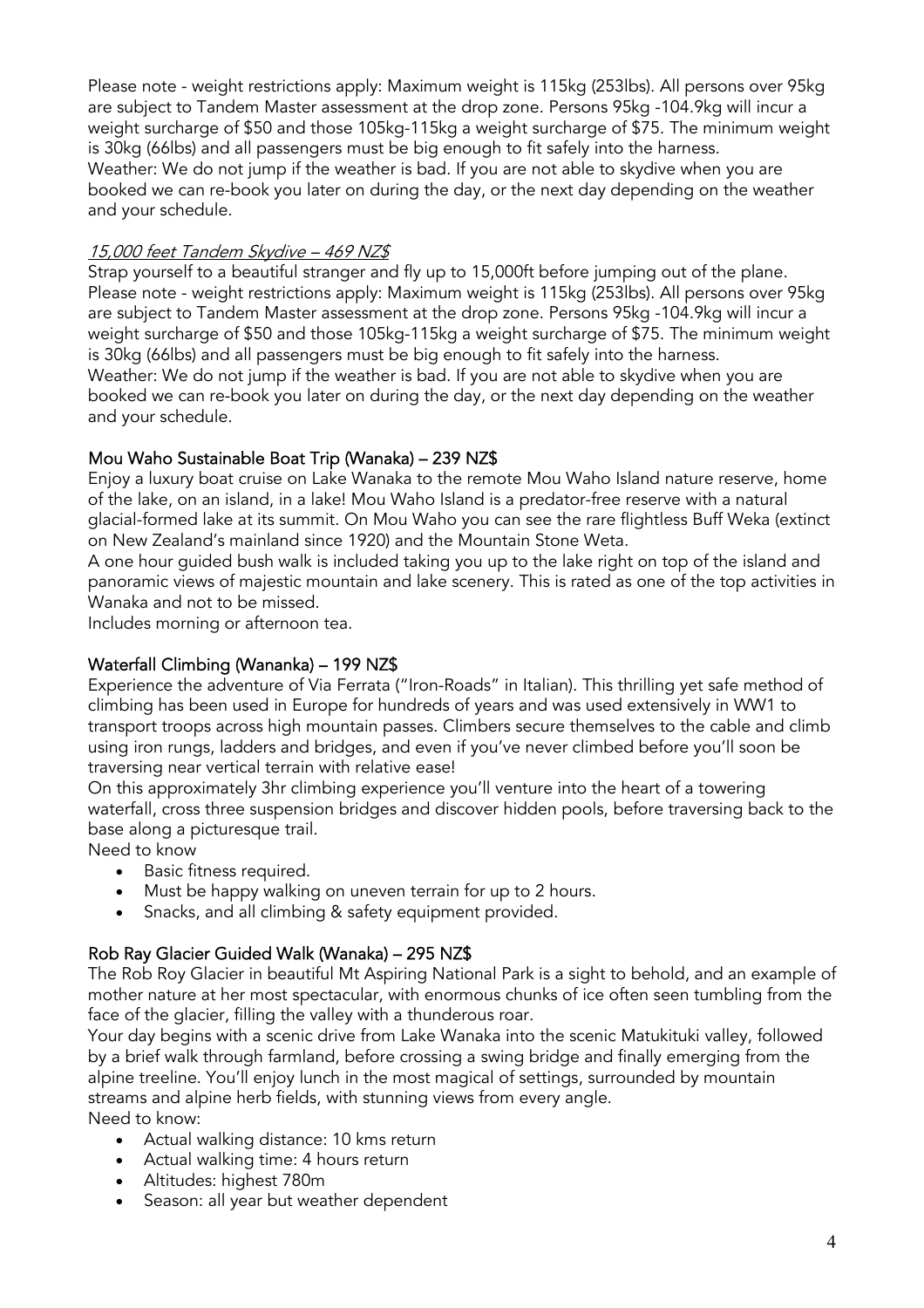- Requirements: good strong walking shoes/boots, suitable layers of clothing, waterproof jacket. Bring a day-pack and water bottle
- Lunch and refreshments are included
- Grade: moderate fitness required

### Lear to Fly (Wanaka)

#### 20 Minute Trial Flight – 189 NZ\$

Learn to fly a plane on this 20 minute trial flight over breathtaking Lake Wanaka. Suitable for complete beginners - no prior experience necessary. You get to take off, fly, and land the plane all under the supervision of our expert pilot instructors. Bring along a friend for FREE.

#### 30 Minute Trial Flight – 239 NZ\$

Learn to fly a plane on this 30 minute trial flight over breathtaking Lake Wanaka, Mou Waho & Mou Tapu Islands with stunning views of Lake Hawea. Suitable for complete beginners - no prior experience necessary. Take off, fly, and land the plane all under the supervision of our expert pilot instructors. A friend can join you for FREE!

#### 60 Minute Trial Flight – 419 NZ\$

Learn to fly a plane on this 60 minute trial flight over breathtaking Lake Wanaka, Mt Aspiring National Park to see Mt Aspiring and stunning glaciers. Suitable for complete beginners. You get to take off, fly, and land the plane all under the supervision of our experienced flight instructors. Bring a friend for FREE!

## Day 7: Wanaka to Franz Josef

No add-on activities available on that day.

## Day 8: Franz Josef

#### Heli Hike (Franz Josef)

A truly amazing way to experience Franz Josef, this heli hike experience starts with a scenic flight from Franz Josef Village to Franz Josef Glacier where you will land on the ice itself. Once on the glacier you have around 3 hours to explore this exquisite natural icescape. Your expert ice guide will show you the most safe and spectacular routes around the glacier, including narrow crevasses, towering walls of ice or even crawling through blue ice tunnels. No two trips are the same on this evolving natural playground.

A reasonable level of fitness and agility is required for this activity.

Included: all the gear you need to walk on the ice including boots, crampons and trekking poles, and your guide carries an ice pick so they can maintain your path as your trip progresses. Please bring: warm, breathable base clothing such as merino, long pants for walking in (jeans are not suitable, tracksuits and leggings are fine), sunglasses (essential), sunblock, warm hat & gloves, camera or phone, water bottle, small snack.

#### Pricing

\$485 (Available Until 31 Dec 2019) \$499 (Available From 01 Jan 2020)

#### Heli Ice Climbing (Franz Josef) – 609 NZ\$

Glacier climbing in Franz Josef is considered some of the best in the world. After a full safety briefing start your adventure with a scenic helicopter ride up onto the glacier, soaking up stunning views of the Southern Alps. Once on the ice it's just a short hike to the best available climbing spots and the climbing begins!

The 4 hour Heli Ice Climb includes a helicopter transfer to the glacier, all safety equipment, a safety briefing and climbing tuition from your expert ice climbing guide. Suitable for beginners!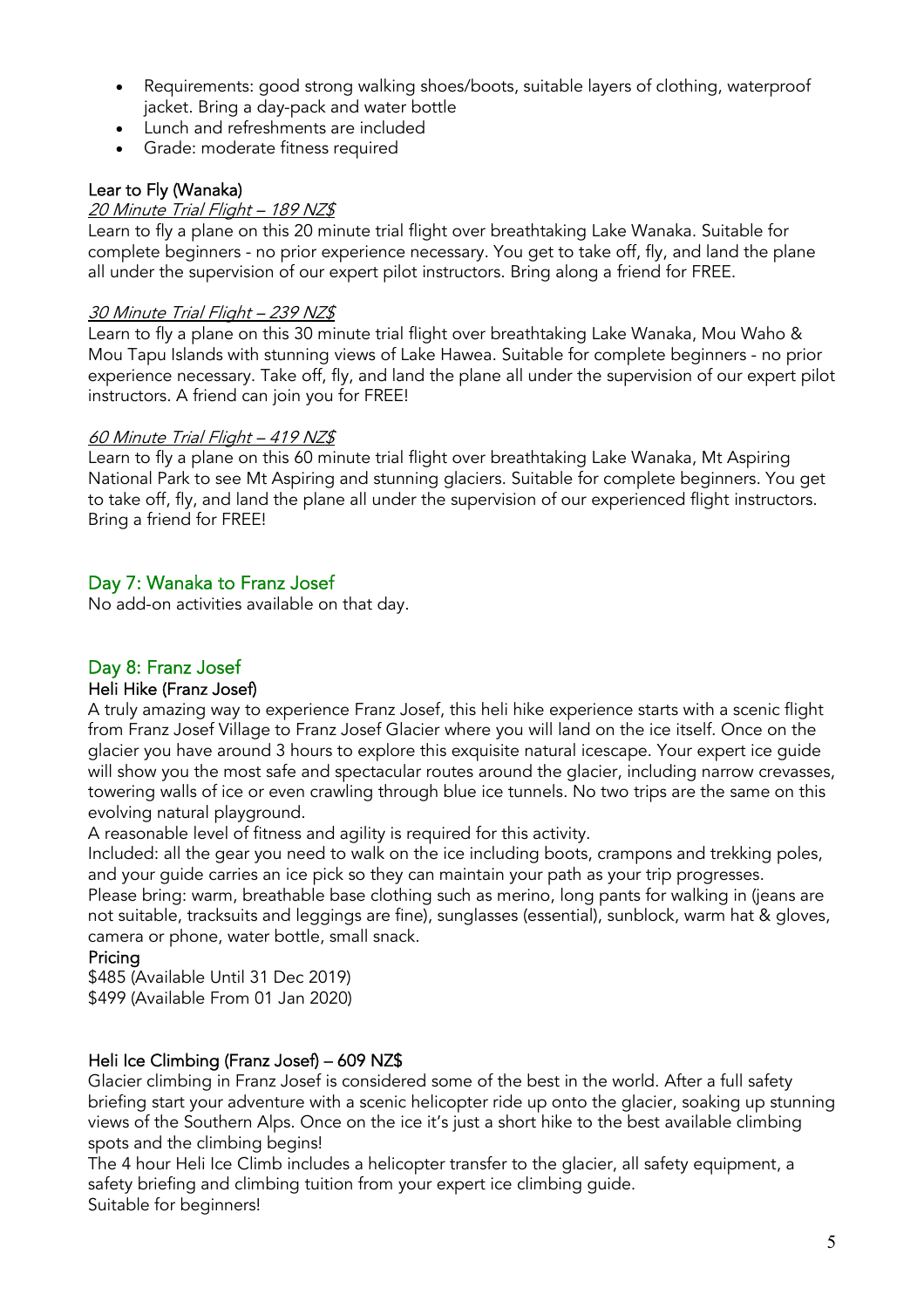# Heli Scenic Flight (with snow landing) (Franz Josef) – 280 NZ\$

Soak up unparalleled views of Franz Josef Glacier and New Zealand's West Coast on this 25 minute scenic flight with snow landing. Fly over the world famous glacier and through the Southern Alps to Mt Elie De Beaumont for a thrilling snow landing experience. See Mt Cook and Mt Tasman from the air and enjoy New Zealand alpine wilderness at its most rugged; rainforests, snow-capped mountains, glaciers and valleys. Glacier Country Helicopters is a local family owned and operated helicopter company based in Franz Josef Glacier on the West Coast of New Zealand's South Island.

# Glacier Country Kayaks (Franz Josef) – 115 NZ\$

Experience panoramic views of glaciers, untouched Jurassic rainforests, glaciers and the stunning Southern Alps on this 3 hour guided glacier kayaking tour in Franz Josef. Paddle deep into the heart of the Okarito Kiwi Sanctuary via a rainforest creek and explore this protected natural environment with your knowledgeable kayak tour guide.

No kayaking experience necessary.

Please bring: snacks, water-bottle, camera, sunglasses and sunscreen. In winter, wear 2-3 warm layers on your top half. Jeans are not recommended for this activity.

## Skydiving (Franz Josef) -

16,500 ft Skydive - 429 NZ\$ Available From 01 Oct 2019 Experience the thrill of a 16,500 ft Skydive (60+ seconds of freefall) above the Westland & Aoraki/Mt Cook National Parks.

## 20,000 ft Skydive - 599 NZ\$

Available From 01 Oct 2019 Experience the thrill of NZ's Highest Skydive from 20,000 ft (85+ seconds of freefall) above the Westland & Aoraki/Mt Cook National Parks.

# Glacier Valley Walk (guided, 3 hours) (Franz Josef) – 82 NZ\$

An ideal option for those who prefer to stay off the ice, the glacier valley walk will give you an indepth appreciation for this incredibly dynamic environment. The Waiho River Valley has been carved out by countless glacial advances, and your guide will introduce you to the fascinating evidence of glaciation.

From Maori legends to recent history, to pristine waterfalls and the ever-changing path of the Waiho River, a guided glacier walk will give you a new appreciation for your unique surroundings. After a brief climb, you'll be rewarded with views of the glacier's terminal face and enjoy a welldeserved hot drink.

Need to know

- Your Glacier Valley Walk includes complimentary access to the Franz Josef Glacier Hot pools.
- Tours depart in most conditions and are suitable for a wide range of abilities, with most of your Glacier Valley Walk taking place across reasonably flat ground with just a short climb of 200 metres to access the viewpoint of the glacier terminal face.
- You will be provided with walking boots and socks, trekking poles, waterproof jackets, waterproof over-pants, warm hat and gloves and a small waist pack to carry essentials
- Please bring sunglasses, sunblock, camera or phone, and a small water bottle and snack if you need one.
- Dress warmly (jeans are not suitable)

# Day 9: Franz Josef to Christchurch

No add-on activities available on that day.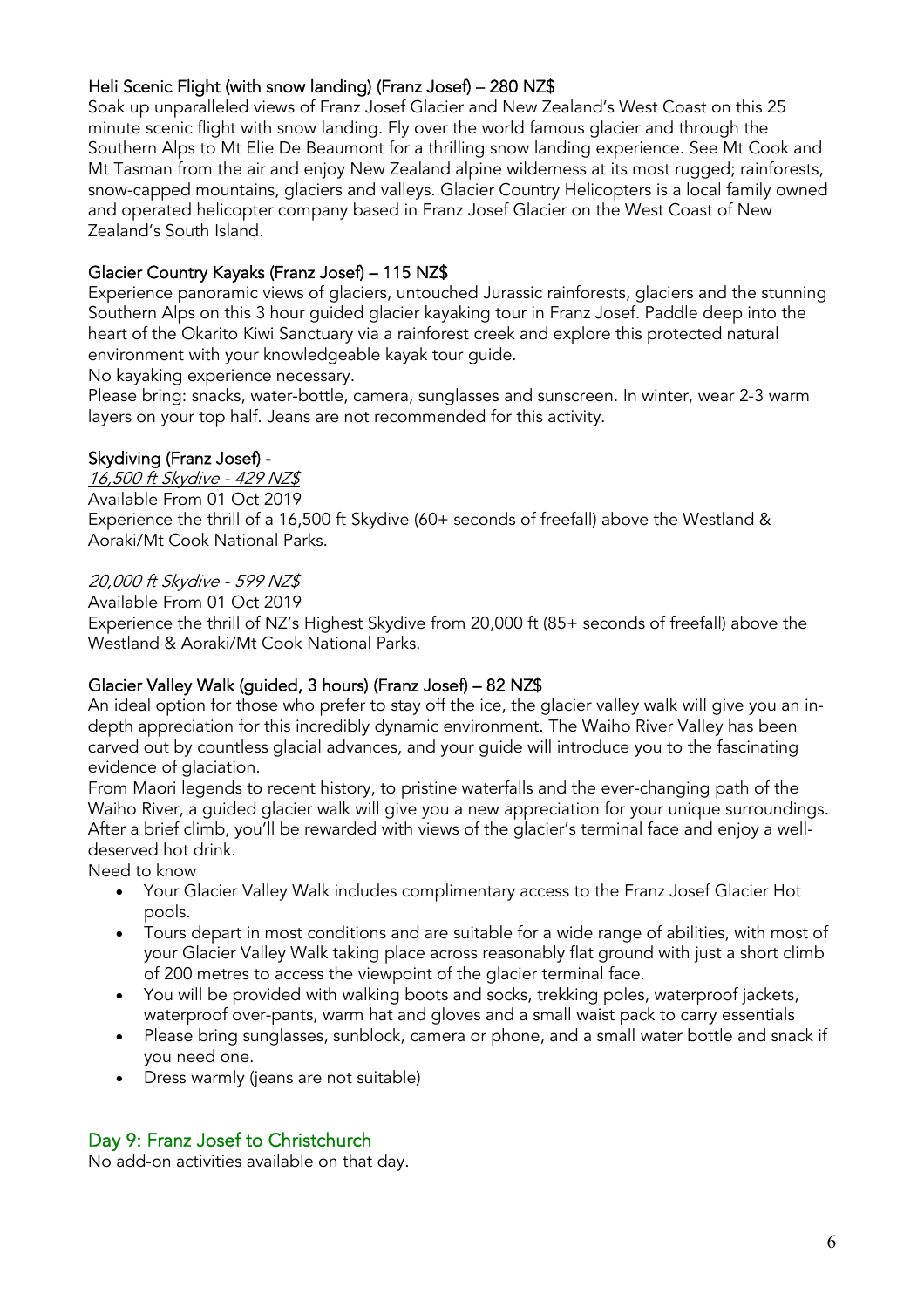# Day 10: Christchurch to Kaikoura

# Dolphin Encounter (Kaikoura)

# Watch the Dolphins – 95 NZ\$

Meet Kaikoura's Dusky Dolphins in their natural habitat on this 2.5 hour dolphin cruise. Enjoy unobstructed views on a purpose-built dolphin viewing boat that features upstairs decks as well as walk around bows to enable you to capture the perfect photos.

The displays of acrobatic behaviour, leaps, somersaults and the peculiar repetitive displays of jumps and tail slapping, provide the most incredible oceanic dolphin show on earth.

### Swim with Dolphins – 180 NZ\$)

The chance to swim with dolphins is a very special thing, and what better place to do this than the stunning Kaikoura Peninsula.

On this 2.5 hour dolphin encounter you can swim with the dolphins from 20 to 40 minutes depending on how interactive the dolphins are.

With just 16 swimmers on each tour you can expect to get up close and personal with these energetic and life-loving marine mammals.

### Whale Watching (Kaikura) – 150 NZ\$

Experience up-close encounters with the world's largest toothed predator - the Giant Sperm Whale - on this 2.5 hour boat tour. Whale Watch Kaikoura is New Zealand's only vessel based whale watching company and offers a 95% success rate in seeing these amazing creatures (with an 80% refund if your tour does not see a whale).

## Whale Watching Flight (Kaikura) – 180 NZ\$

Whale watching by aeroplane offers a unique perspective and the opportunity to view whales and dolphins in their natural environment. From the air passengers can experience the true magnitude of the world's largest mammal, the whale. These animals can reach an impressive 18 metres in length and weigh up to 60 tonne!

Wings Over Whales Kaikoura operate high-winged aircraft, which allows each person their own window seat and optimal, unobstructed viewing.

## Guided Seal Kayaking (Kaikoura) – 110 NZ\$

Voted a 'Top Choice' by Lonely Planet, experience the excitement of watching Fur Seals ducking, weaving and diving around your kayak on this 3.5 hour guided seal kayak tour. Paddle gently along with these marine creatures as they swim around the Kaikoura Peninsula hunting for their favourite feed of Octopus.

This TripAdvisor Hall of Fame activity includes your kayak, basic paddling lessons and safety briefing, as well as a 15 minute debrief at the end of your tour.

## Swim with Seals (Kaikoura) – 120 NZ\$

This totally unique 2.5 hour experience allows you to swim with New Zealand Fur Seals (a.k.a Kekeno) in their own spectacular natural environment on the South Island's Kaikoura Coast. Rated one of the world's 'Top 10 Marine Encounters' by Lonely Planet, you will snorkel with seals in shallow waters and spend time watching and learning about these life-loving mammals. Expect to get up close and personal - it's common for the seals to come as close as 3 meters away from you, although as they are wild animals each tour is different!

Wetsuits and snorkels are provided, just bring your swimwear and a towel. Allow 2.5 hours in total (with around 1 hour in the water).

## Surf Lesson (Kaikoura) – 80 NZ\$

Kitted out with top quality wetsuits, booties and a 9ft board, you'll be ready to hit the waves with international surf coach and NZ Body Glove team rider Dave Lyons.

You'll first learn about safety in the water and board design, before moving on to board control and wave selection, and finally standing and balancing. You'll be hanging ten in no time with the